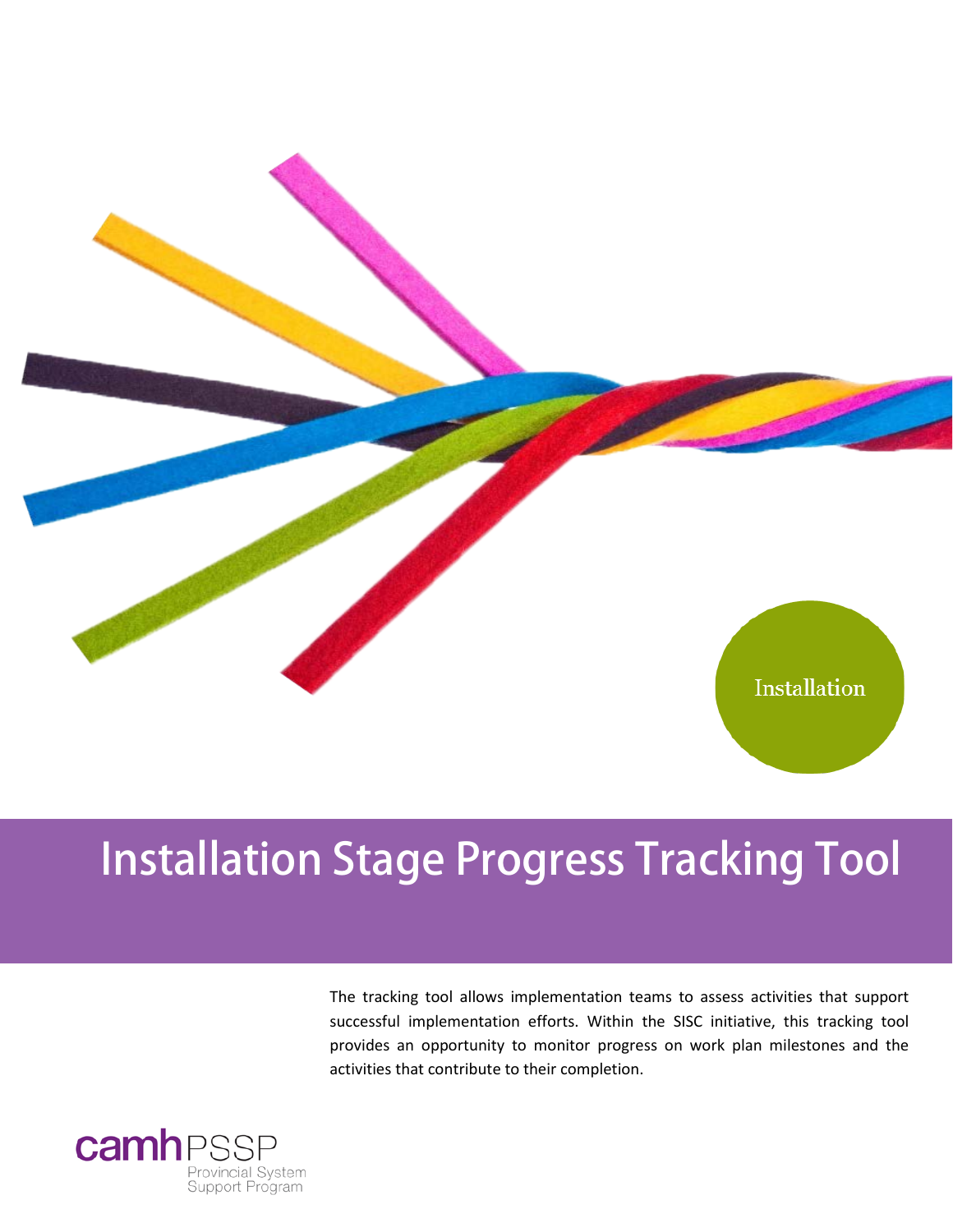

## **What is the Installation Stage Progress Tracking Tool?**

This tool, adapted from the National Implementation Research Network's "Stages of Implementation Analysis" by CAMH project leadership, provides project implementation teams with a means to monitor and report on progress. The adaptation included ensuring the tasks included and language used is reflective of the SISC project, at the same time maintaining key elements of the implementation stage.

The Installation Stage Progress Tracking Tool is aligned with the overall work plan milestones and activities. A stage specific work plan outlines the key project milestones within that stage and defines activities that contribute to milestone attainment. It further identifies primary and secondary responsibility for the activity as well as start and end dates. The milestones and activities are reflected in the tracking tool. This supports developing a determination on overall stage progress as it relates to project milestones and timelines.

At the project implementation team level, it provides an opportunity to discuss and develop strategies for areas that are not progressing as anticipated. The discussion may include identification of barriers to completion, means to address them, identifying accountabilities, and setting a time line. At the leadership level, it can signal areas where more support is required and/or expectations that are not congruent with community context. It serves as both a developmental tool and reporting mechanism.

The tool uses a percentage rating system to track progress. For each work plan activity (under the umbrella of a larger milestone), a scale of 0% (not yet initiated) to 100% (activity completed) is used, with partially in place/completed being any percentage rating in between.

| <b>Stage-Related Activities for Installation</b>                                           | <b>Not Yet</b>   | <b>Partially</b><br>In Place | <b>In</b>    | <b>Comments</b> |
|--------------------------------------------------------------------------------------------|------------------|------------------------------|--------------|-----------------|
|                                                                                            | <b>Initiated</b> |                              | <b>Place</b> |                 |
| Milestone 1: Develop Service Collaborative Implementation Team                             |                  |                              |              |                 |
| 1. Establish and convene SCIT                                                              |                  |                              |              |                 |
| Milestone 2: Ensure Agreement on Intervention                                              |                  |                              |              |                 |
| 2. Complete Project Charter or other document that serves a similar function               |                  |                              |              |                 |
| (e.g., letter of agreement, practice profile sign-off, expanded TOR).                      |                  |                              |              |                 |
| Milestone 3: Operationalize Core Components                                                |                  |                              |              |                 |
| 3. If picking an EBP, further operationalize core components if needed.                    |                  |                              |              |                 |
| 4. If picking an EII, develop and operationalize core components.                          |                  |                              |              |                 |
| 5. Develop intervention materials (e.g., intervention brief, protocol, process,            |                  |                              |              |                 |
| and training materials).                                                                   |                  |                              |              |                 |
| 6. Complete Implementation Guide for making structural and functional                      |                  |                              |              |                 |
| changes needed to initiate the new program, practice or process (along all                 |                  |                              |              |                 |
| Implementation Drivers).                                                                   |                  |                              |              |                 |
| <b>NOTE:</b> Click here for a complete, fillable Installation Stage Progress Tracking Tool |                  |                              |              |                 |

The following is a sample of the tool related to three of the work plan milestones: